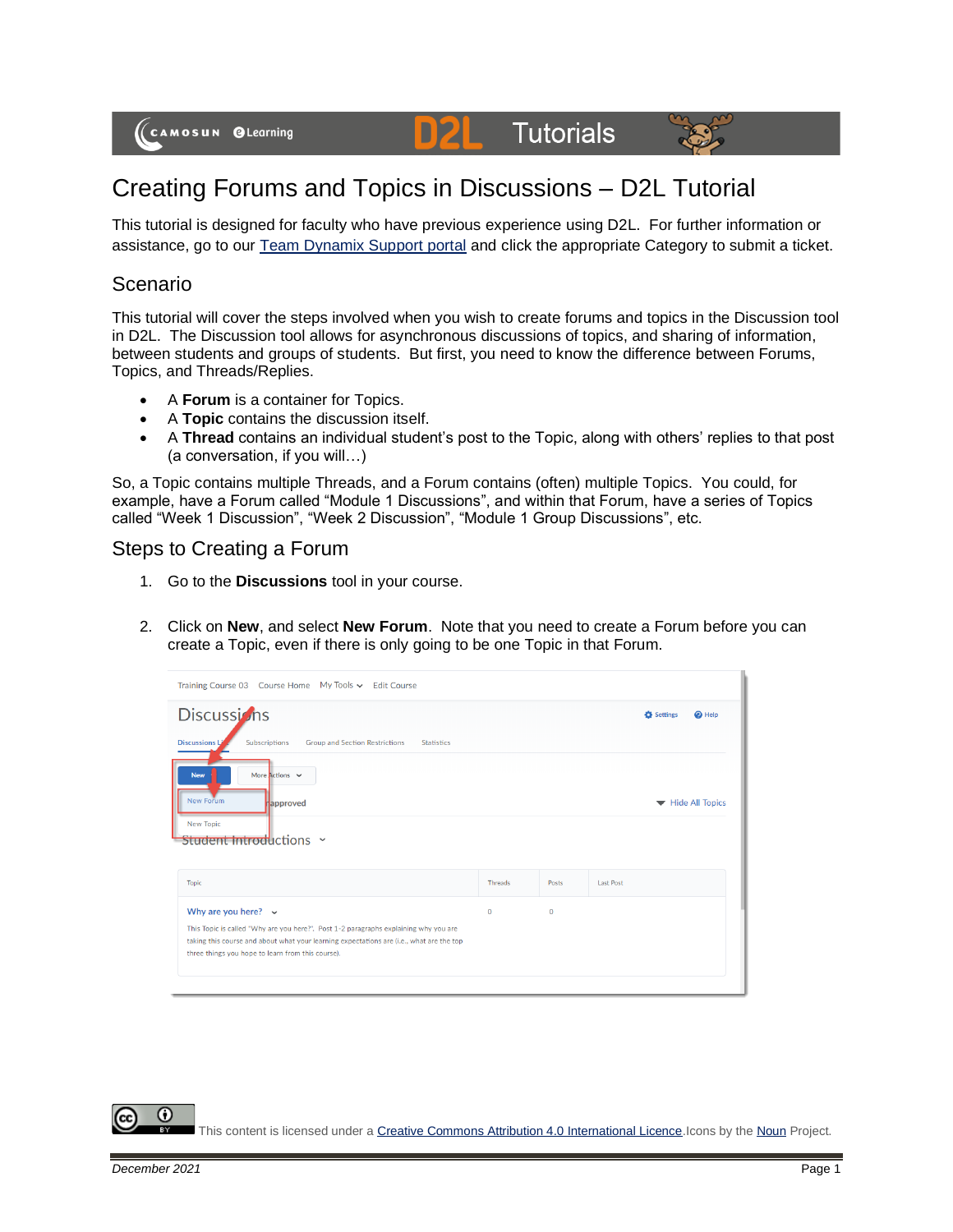3. Give your Forum a **Title**. You can also give your forum a **Description** if you like. This description will appear under the Forum's title in the main Discussion area.

| Properties<br><b>Restrictions</b>                                                                                                                                                                                                                                                                                                                                                                                                                                                 |  |  |  |  |  |  |  |
|-----------------------------------------------------------------------------------------------------------------------------------------------------------------------------------------------------------------------------------------------------------------------------------------------------------------------------------------------------------------------------------------------------------------------------------------------------------------------------------|--|--|--|--|--|--|--|
| New Forum Details                                                                                                                                                                                                                                                                                                                                                                                                                                                                 |  |  |  |  |  |  |  |
| Title <sup>*</sup>                                                                                                                                                                                                                                                                                                                                                                                                                                                                |  |  |  |  |  |  |  |
| <b>Assignment 1 Discussions Forum</b>                                                                                                                                                                                                                                                                                                                                                                                                                                             |  |  |  |  |  |  |  |
| Create a new topic in this forum with the same title $\bigcirc$                                                                                                                                                                                                                                                                                                                                                                                                                   |  |  |  |  |  |  |  |
| <b>Description</b>                                                                                                                                                                                                                                                                                                                                                                                                                                                                |  |  |  |  |  |  |  |
| $I$ $\cup$ $\vee$ $\rightarrow$ $\equiv$ $\vee$ $\equiv$ $\vee$ $\mid$ $\parallel$ $\parallel$ $\parallel$ $\parallel$ $\blacksquare$ $\triangleright$ $\equiv$ $\vee$ $\parallel$ $\equiv$ $\vee$ $\parallel$ $\equiv$ $\vee$ $\parallel$ $\equiv$ $\vee$ $\parallel$ $\equiv$ $\vee$ $\parallel$ $\equiv$ $\vee$ $\parallel$ $\equiv$ $\vee$ $\parallel$ $\equiv$ $\vee$ $\parallel$ $\equiv$ $\vee$<br>5š<br>в<br>$17.1px \sim$<br>$\checkmark$<br>$\cdots$<br><b>Paragrap</b> |  |  |  |  |  |  |  |
| E mbc<br>$\equiv$<br>P                                                                                                                                                                                                                                                                                                                                                                                                                                                            |  |  |  |  |  |  |  |
| This Forum contains two topics: Research Topics and Questions.                                                                                                                                                                                                                                                                                                                                                                                                                    |  |  |  |  |  |  |  |
|                                                                                                                                                                                                                                                                                                                                                                                                                                                                                   |  |  |  |  |  |  |  |
|                                                                                                                                                                                                                                                                                                                                                                                                                                                                                   |  |  |  |  |  |  |  |
| h,                                                                                                                                                                                                                                                                                                                                                                                                                                                                                |  |  |  |  |  |  |  |
| <b>Options</b>                                                                                                                                                                                                                                                                                                                                                                                                                                                                    |  |  |  |  |  |  |  |
| Allow anonymous posts<br>$\boldsymbol{\Omega}$                                                                                                                                                                                                                                                                                                                                                                                                                                    |  |  |  |  |  |  |  |
| A moderator must approve individual posts before they display in the forum<br>ℯ                                                                                                                                                                                                                                                                                                                                                                                                   |  |  |  |  |  |  |  |
| Users must start a thread before they can read and reply to other threads in each topic<br>◉                                                                                                                                                                                                                                                                                                                                                                                      |  |  |  |  |  |  |  |
| Display forum description in topics<br>$\boldsymbol{\Theta}$                                                                                                                                                                                                                                                                                                                                                                                                                      |  |  |  |  |  |  |  |
| <b>Save and Close</b><br><b>Save and Add Topic</b><br><b>Cancel</b><br>Save                                                                                                                                                                                                                                                                                                                                                                                                       |  |  |  |  |  |  |  |

- 4. The **Options** you select for the Forum will apply to any Topics within it. These options include:
	- a. **Allow anonymous posts** (this means students can choose to post anonymously)
	- b. **A moderator must approve individual posts before they display in the forum** (this means that YOU need to approve posts before students can see them)
	- c. **Users must start a thread before they can read and reply to other threads in each topic** (this means that a student has to post to a topic BEFORE they can see other student's posts)
	- d. **Display forum description in topics** (this will repeat the forum description under the title of all the topics within it)

| <b>Description</b>                                                                                                                                                                                  |    |  |  |  |  |
|-----------------------------------------------------------------------------------------------------------------------------------------------------------------------------------------------------|----|--|--|--|--|
| - ター 三〜 三〜<br><b>端∂ 図 ∑ ▽ 翻 ▽</b><br>в<br>$+$ $\times$<br>$\checkmark$<br>Lato (Recom ~<br>$17.1px \sim$<br>Paragraph<br>$\checkmark$<br>$\cdots$<br>≕<br>୭<br>Eq.<br>G<br>G<br>$\langle / \rangle$ | 5č |  |  |  |  |
| This Forum contains two topics: Research Topics and Questions.                                                                                                                                      |    |  |  |  |  |
|                                                                                                                                                                                                     |    |  |  |  |  |
|                                                                                                                                                                                                     | h. |  |  |  |  |
| Options,                                                                                                                                                                                            |    |  |  |  |  |
| Allow anonymous posts<br>ℯ                                                                                                                                                                          |    |  |  |  |  |
| A moderator must approve individual posts before they display in the forum<br>ℯ                                                                                                                     |    |  |  |  |  |
| Users must start a thread before they can read and reply to other threads in each topic<br>ℯ                                                                                                        |    |  |  |  |  |
| Display forum description in topics<br>$\boldsymbol{\Omega}$                                                                                                                                        |    |  |  |  |  |
| <b>Save and Close</b><br><b>Save and Add Topic</b><br>Cancel<br>Save                                                                                                                                |    |  |  |  |  |

0

This content is licensed under [a Creative Commons Attribution 4.0 International Licence.I](https://creativecommons.org/licenses/by/4.0/)cons by th[e Noun](https://creativecommons.org/website-icons/) Project.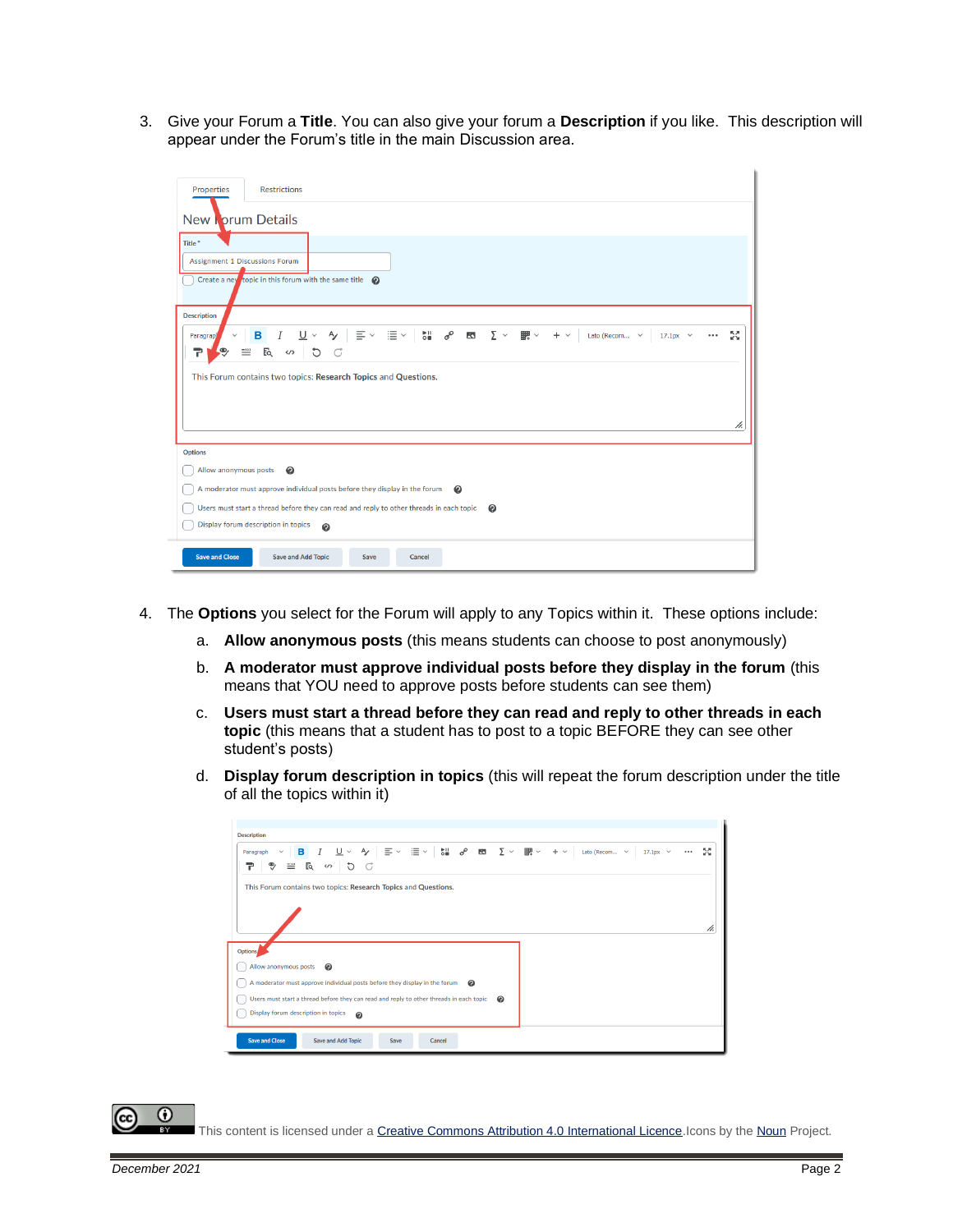5. **Availability/Visibility** controls whether or not (and when) students can see the Forum.

| Availability                                                                                                      |                    |     |  |  |
|-------------------------------------------------------------------------------------------------------------------|--------------------|-----|--|--|
| Hide forum visibility options                                                                                     |                    |     |  |  |
| <b>Visibility</b>                                                                                                 |                    |     |  |  |
| Forum is always visible<br>Hide this forum<br>Forum is visible for a specific date range<br><b>Has Start Date</b> |                    |     |  |  |
| $9 - 14 - 2018$                                                                                                   | 3:22 PM            | Now |  |  |
| Has End Date                                                                                                      | Canada - Vancouver |     |  |  |
| $9 - 21 - 2018$                                                                                                   | 10:22 PM           | Now |  |  |
| Canada - Vancouver<br>Display in Calendar                                                                         |                    |     |  |  |
| <b>Locking Options</b>                                                                                            |                    |     |  |  |
| Hide locking options<br><b>Locking Options</b>                                                                    |                    |     |  |  |

6. **Locking Options** allow students to SEE the Forum, but control whether or not (and when) they can POST to it. Click **Save and Close** when you are done.

|                        | $9 - 21 - 2018$                        | 10:22 PM<br>Canada - Vancouver | Now |  |
|------------------------|----------------------------------------|--------------------------------|-----|--|
|                        | Display in Calendar                    |                                |     |  |
|                        | <b>Locking Options</b>                 |                                |     |  |
|                        |                                        |                                |     |  |
|                        | Hide locking options                   |                                |     |  |
| <b>Locking Options</b> |                                        |                                |     |  |
|                        | <b>Unlock forum</b>                    |                                |     |  |
|                        | Lock forum                             |                                |     |  |
|                        |                                        |                                |     |  |
|                        | Unlock forum for a specific date range |                                |     |  |
|                        | <b>Has Start Date</b>                  |                                |     |  |
|                        | $9 - 14 - 2018$                        | 3:22 PM                        | Now |  |
|                        |                                        | Canada - Vancouver             |     |  |
|                        | <b>Has End Date</b>                    |                                |     |  |
|                        | $9 - 21 - 2018$                        | 10:22 PM                       | Now |  |
|                        | Display in Calendar                    | Canada - Vancouver             |     |  |

This content is licensed under a Creative Commons Attribution 4.0 International Licence. Icons by th[e Noun](https://creativecommons.org/website-icons/) Project.

 $\odot$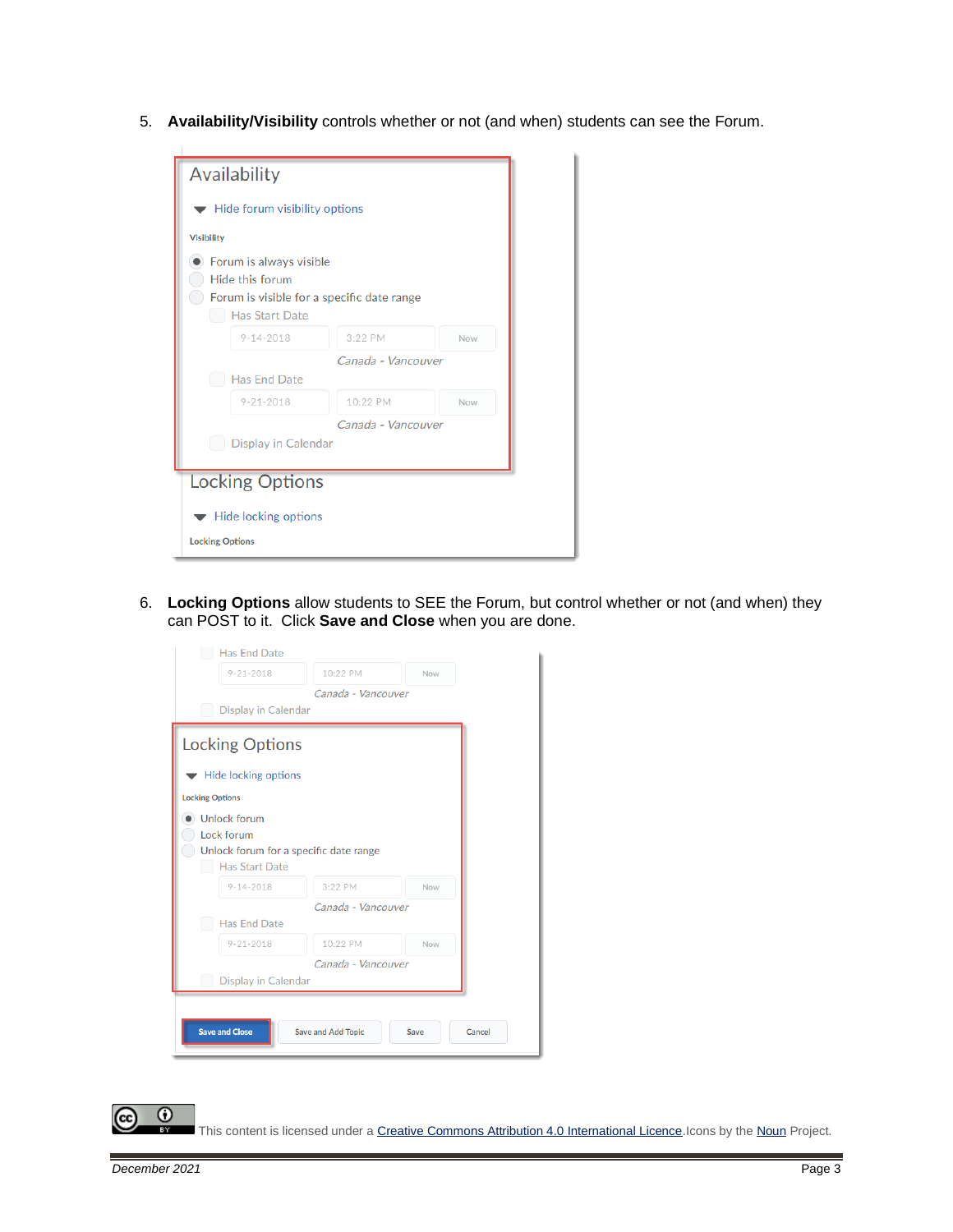## Steps to Creating a Topic

- 1. Go to the **Discussions** tool in your course.
- 2. Click on **New**, and select **New Topic**.

| Training Course 03 Course Home My Tools v Edit Course                                                 |                           |
|-------------------------------------------------------------------------------------------------------|---------------------------|
| <b>Discussions</b>                                                                                    | Settings<br>$\Theta$ Help |
| Subscriptions<br><b>Discussion</b> List<br><b>Group and Section Restrictions</b><br><b>Statistics</b> |                           |
| New $\sim$<br>More Actions $\vee$                                                                     |                           |
| New hrum<br><b>napproved</b>                                                                          | Hide All Topics           |
| <b>New Topic</b><br>Assignment 1 Discussions Forum v                                                  |                           |
| This Forum contains two topics: Research Topics and Questions.                                        |                           |
| Student Introductions Y                                                                               |                           |
| Click to show: 0 Unread Posts (0 total) - 1 topics in Student Introductions                           |                           |
|                                                                                                       |                           |

3. From the **Forum** drop-down menu, select the Forum you want the Topic to be part of. Note that this is mandatory – every Topic must belong to a Forum

| <b>New Topic</b>                                                                                                                                                                                                                                                                                                                                                          |
|---------------------------------------------------------------------------------------------------------------------------------------------------------------------------------------------------------------------------------------------------------------------------------------------------------------------------------------------------------------------------|
| <b>Properties</b><br>Objectives<br>Assessment<br><b>Restric</b> ons                                                                                                                                                                                                                                                                                                       |
| New Topic Detals<br>Forum <sup>*</sup><br>[New Forum] @<br>-- Choose a Forum --<br>$\checkmark$<br>-- Choose a Forum --<br><b>Assignment 1 Discussions Forum</b><br>his topic and its contents<br><b>Student Introductions</b><br>car access this topic but students only see threads from their own group or section<br><b>Ongoing Discussions</b><br>Title <sup>*</sup> |
| <b>Description</b><br>西西津<br>$\mathbf{\hat{w}}$ $\sigma^{\rho}$<br>в<br>I<br>∪<br>D<br><b>Font Family</b><br>Paragraph<br>Size<br>$\checkmark$<br>$\overline{\phantom{a}}$<br>$\checkmark$<br>$\checkmark$<br>▼                                                                                                                                                           |
| <b>Save and Close</b><br>Save and New<br>Cancel<br>Save                                                                                                                                                                                                                                                                                                                   |

 $\odot$ This content is licensed under a Creative Commons Attribution 4.0 International Licence. Icons by th[e Noun](https://creativecommons.org/website-icons/) Project.